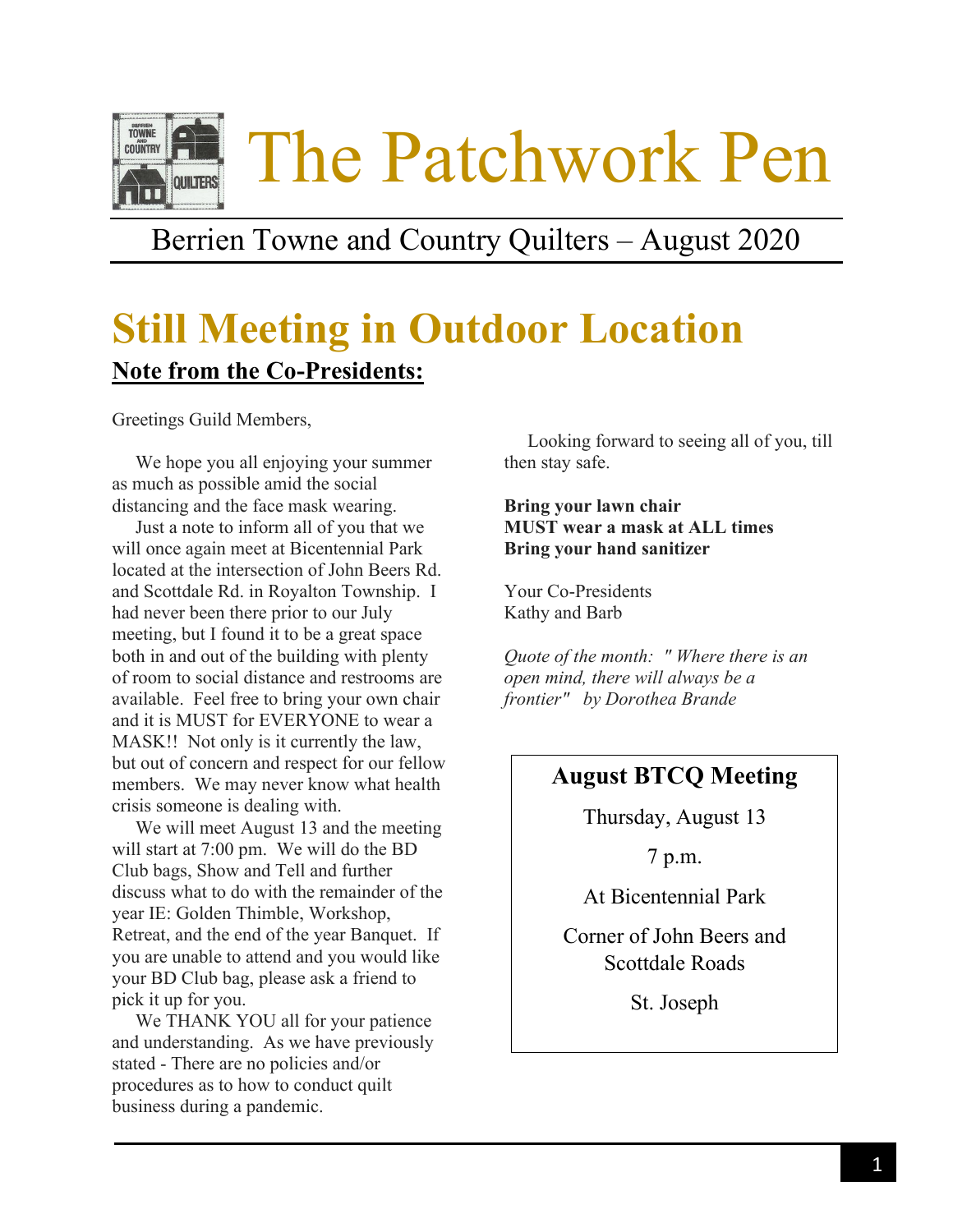## **Birthday Club**

 Even though this has been a challenging year for our guild, we want to continue celebrating our members' birthdays. If you have a birthday from January through August and are a member of the Birthday Club, we want to celebrate during our August 13 gathering at the Royalton Township Bicentennial Park pavilion.

 Please remember to wear your mask, use hand sanitizer as needed, bring a chair, and celebrate our friendships and your birthdays.

Barb Manning and Kathy Martus

## **Remaining 2020 BTCQ Meetings**

 What will happen to the remaining meetings of the BTCQ in 2020? We examine this question every month as we attempt to balance the effect of the Covid-19 pandemic and the safety of our members.

 Barb Manning is the contact person with the Stevensville United Methodist Church regarding our usual meeting room. I speak with the church representative each month regarding the ability for our guild to use their facilities. They have been very cooperative and gracious working with me. With each month we have been unable to meet at the church, the rental has been credited for rental in 2021. As of this writing, we are credited through August, 2021.

 **As far as the remaining 2020 meeting dates, please direct any questions regarding our meeting location to Barb Manning @ [president@btcquiltguild.org.](mailto:president@btcquiltguild.org)**

 **Please do not contact the Stevensville United Methodist church staff directly.** We have received comments regarding some of our guild members contacting the staff at the church regarding returning to use the church hall. We know this is a difficult time. The unknown is always difficult. We will inform you with any updates for our meetings as we know them. At this time, unfortunately, decisions have to be made month by month.

 Our August 13 meeting will be held at the Bicentennial Park Pavilion of Royalton Township just as the July meeting. Again, please continue the pandemic precautions with masks and the use of hand sanitizer as needed. We will look forward to seeing as many of you as possible.

Barb Manning

#### **Programs**

Hello everyone. How has the quilting been going? Have you been quilting along with the finishing list? If so, then August has you working on the quilt listed on line 4. As you finish your quilts, write about it. Or follow the journal prompts for August that are attached at the end of the newsletter. If we are able to meet again, bring a project that you are stuck on. We will share and get some ideas to get you unstuck. It's time to go sew! As Always,

Michelle and Nicole, Program co-chairs **Note: see attached for August journal prompts.**

### **August Birthdays**

| Linda Woods    | 2  |
|----------------|----|
| Marcia McCavit | 3  |
| Carol Range    | 6  |
| Terri Lane     | 11 |
| Janet Bednar   | 14 |
| Ruth Crum      | 17 |
| Jody Albee     | 21 |
| Kathy Martus   | 23 |
| Susn Stephens  | 31 |
|                |    |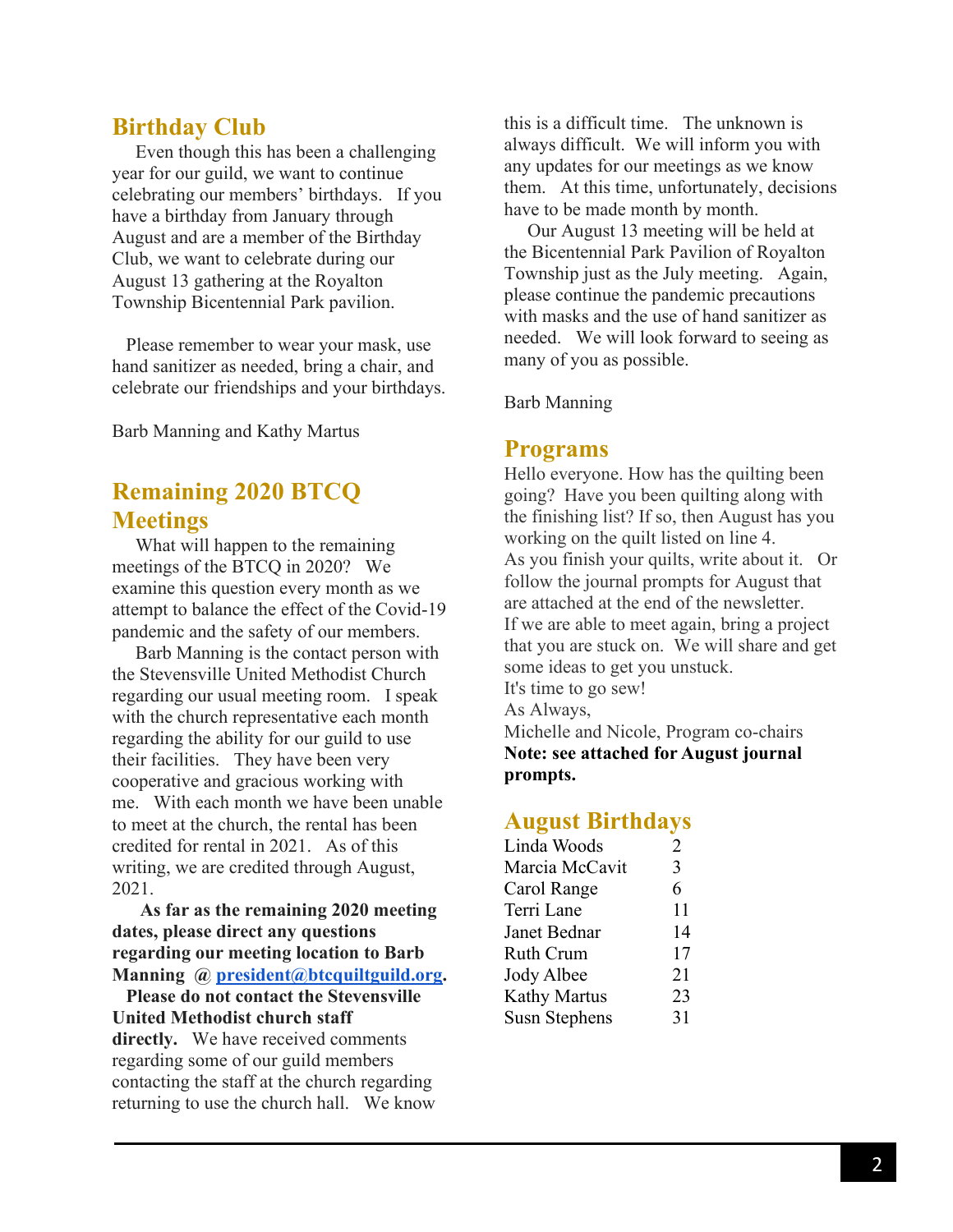#### Berrien Towne and Country Quilters Board Meeting July 9, 2020

Called to order at 5:35 pm at Royalton Township Bicentennial Park Attendees: Maxine Wantuch, Kathy Martus, Jane Rush, Cathy Benke, Sara Lawrick, Cindy Shepherd, Annette Wright, Marcia McCavit, Jody Albee, Kathy Phipps, Peri Hansen, Nancy Hawley, Elaine Bokhart, Denise Tackett, Michelle Tuller

#### Old Business

Revisions to Board Meeting minutes from 1/29/2020

1. Item 2, 2020 Budget

i. The entire 2020 budget was approved, not just the specific topics mentioned

 ii. Future speakers fund should read: The previous years fundraising basket monies will be added to the following year future speaker allocation.

2. Item 3, Quilt show update

i. Acquisition of a Square credit card reader was discussed. It was determined that additional investigation is required before the decision can be voted upon. Co-treasurer will investigate. (previously read, Treasurer)

3. Item 6, Pine Ridge, Logan House, and Emergency Shelter Services are the designated recipients for 2020 community quilts.

Cindy Shepherd moved to approve corrections. Elaine Bokhart second Motion passed

New Business

1. Workshops

No report. Kathy Martus will follow up with Chris Andrews 2. Retreats

Peri Hansen reports the fall retreat scheduled for November 13- 15, 2020, at the Courtyard in Benton Harbor, is still on the hotel docket. We will be able to cancel up to two weeks prior. Capacity of 40 people. Price yet to be determined.

When members sign up, the checks will be held rather than cashed immediately. In the event of retreat cancellation by the Berrien Towne & Country Quilters, refunds will be more efficiently processed using uncashed checks.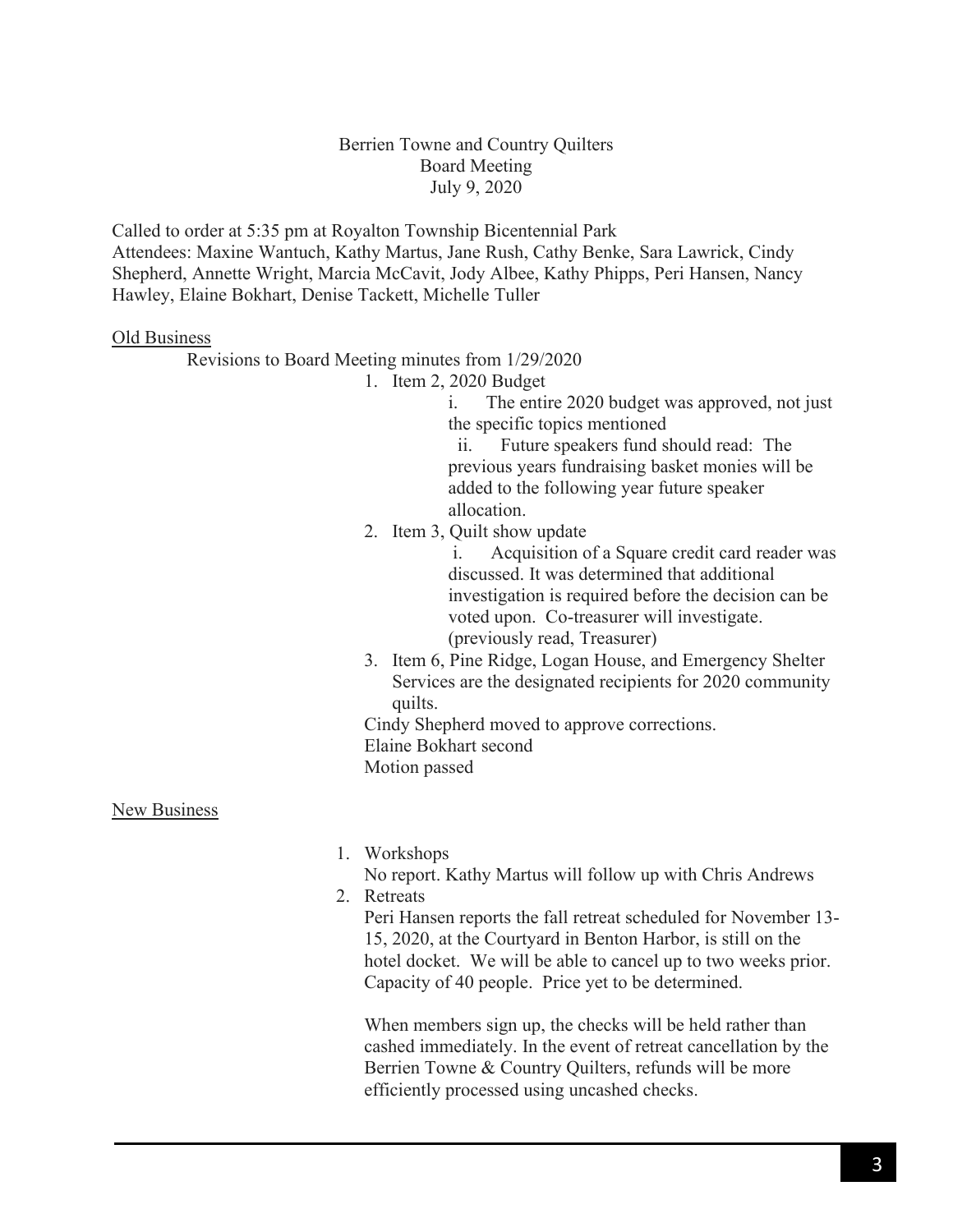#### 3. Community Quilts

Nancy Hawley reports that none of the designated agencies are accepting quilt donations at this time. Pine Ridge might take some around the Christmas holiday. Nancy is storing the quilts.

4. Golden Thimble

Kathy Phipps queried the group about determining a 2020 Golden Thimble recipient. Due to the pandemic, it was decided to place the Golden Thimble on hold until the 2021 meeting year.

5. Quilt Show 2020

Due to the pandemic, the 2020 quilt show was cancelled. Maxine Wantuch volunteered to continue to represent our group at the Three Oaks Flag day meetings. Contact Kathy Phipps if you made a mini quilt for the fundraiser and would like it returned. The co-treasurer was asked to research a Square card reader for use at the show. Lisa Hansen was unable to attend the board

meeting due to scheduling conflict, but Peri Hansen reports the information has been gathered.

6. Church meeting location

The church is not holding in person services for its members, and is not allowing groups to meet on site. BTCQ Executive board members remain in contact with the appropriate contacts at the church. The church continues to allow us to apply our rent paid for the 2020 year to carryover to next year. It was reported by Sara Lawrick that several individuals have contacted the church directly, including the pastor, to inquire as to status of the meeting venue. Please refrain from doing so, your board and designated individuals remain in communication with the appropriate representatives. If you have questions, please contact one of the co-presidents, do not contact the church.

- 7. November banquet meal/end of year meeting Viability of holding a banquet was discussed. It was suggested we revisit the topic in August.
- 8. Sewing Day Elaine Bokhart reports that due to the meeting limitations cause by the pandemic, there are no current plans for a sewing day.
- 9. Programs

Maxine Wantuch reports the following: When in person meetings resume, there will be a table setup near the library for people to use as a resource for UFQ questions. Members who will staff the table include Maxine Wantuch, Cindy Shepherd, Kim Otte, Marilyn Herman, and Nicole Rimes.

10. Newsletter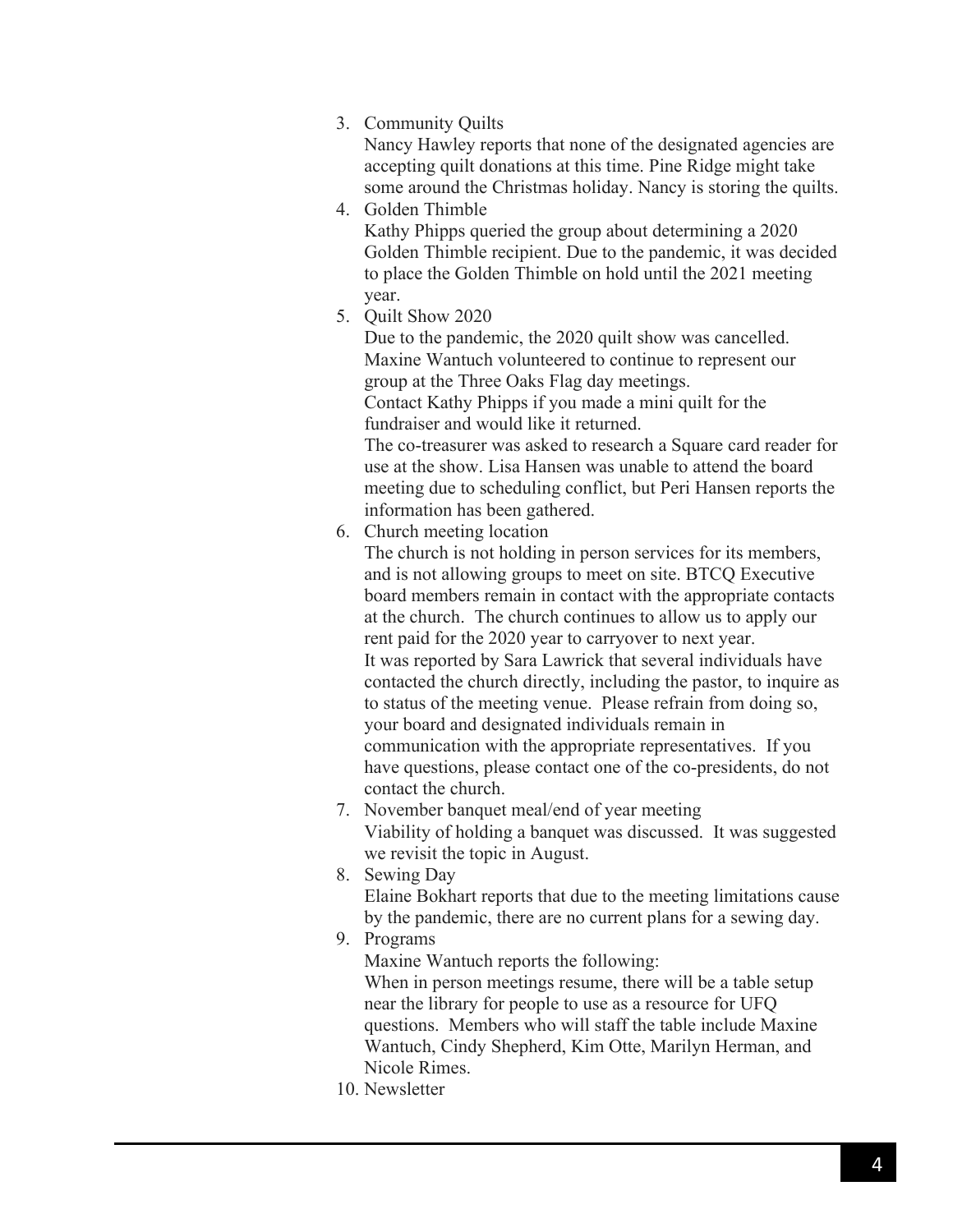Due to the pandemic, the newsletter has only been sent electronically for several months. Some members do not have email or have issues opening the documents. Estimated annual cost to print and mail newsletter to approximately 32 members is \$400. The majority of those in attendance felt this is a valid expense. Members Cindy Shepherd, Nancy Hawley, and Jane Rush offered to help with the logistics of picking up printing from Spectrum Health Lakeland Graphics at Meadowbrook and mailing the forms.

11. Dues Carryover

Jane Rush presented the idea of applying individual 2020 dues to the 2021 year.

Motion made by Nancy Hawley: Due to the pandemic, members who have paid their 2020 dues by July 31, 2020, will have the fees applied to the 2021 membership. There will be no membership refunds for the 2020 year. Michelle Tuller second Motion passed.

Meeting adjourned at 6:35.

Respectfully submitted by, Jane Rush

| <b>Berrien Towne and Country Quilters</b> |          |                |                                  | June 30, 2020 |
|-------------------------------------------|----------|----------------|----------------------------------|---------------|
| Treasurer's Report                        |          |                |                                  |               |
|                                           |          |                | Beginning Bank Balance 10,409.61 |               |
| Income:                                   |          |                |                                  |               |
| na                                        | na       | $\overline{a}$ | $ na $ \$ -                      |               |
|                                           |          |                |                                  |               |
|                                           |          |                | <b>Total Monthly Income</b>      | \$ -          |
| <b>Expenses:</b>                          |          |                |                                  |               |
| na                                        | $ na $ - |                | $ na \xi$ -                      |               |
|                                           |          |                |                                  |               |
|                                           |          |                |                                  |               |
|                                           |          |                |                                  |               |
|                                           |          |                |                                  |               |
|                                           |          |                | <b>Total Monthly Expenses</b>    | \$ -          |
|                                           |          |                |                                  |               |
|                                           |          |                | <b>Ending Balance</b>            | \$10,409.61   |
|                                           |          |                |                                  |               |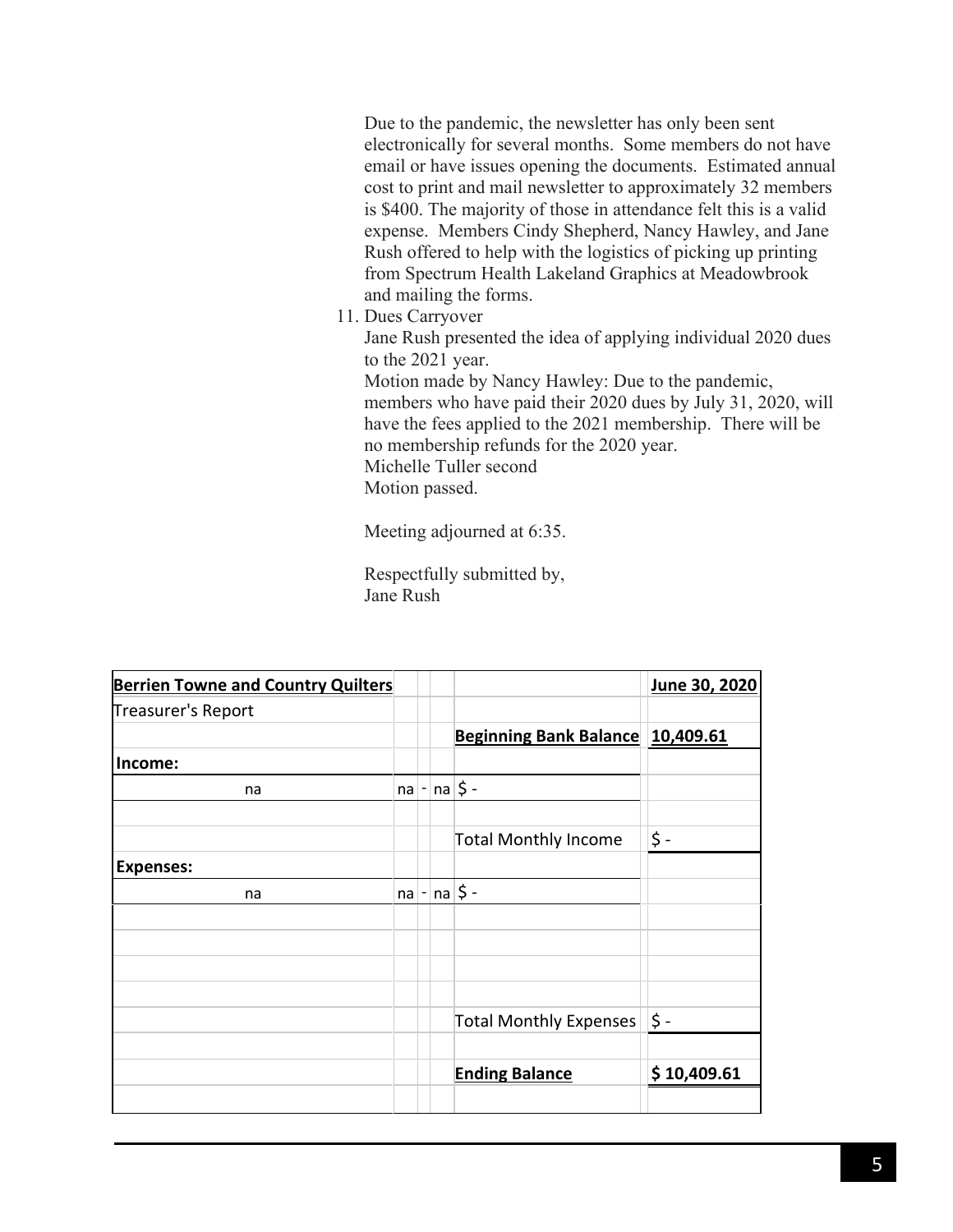This page could have pics of your quilts! Send to Denise Tackett at [dkalintackett@gmail.com](mailto:dkalintackett@gmail.com)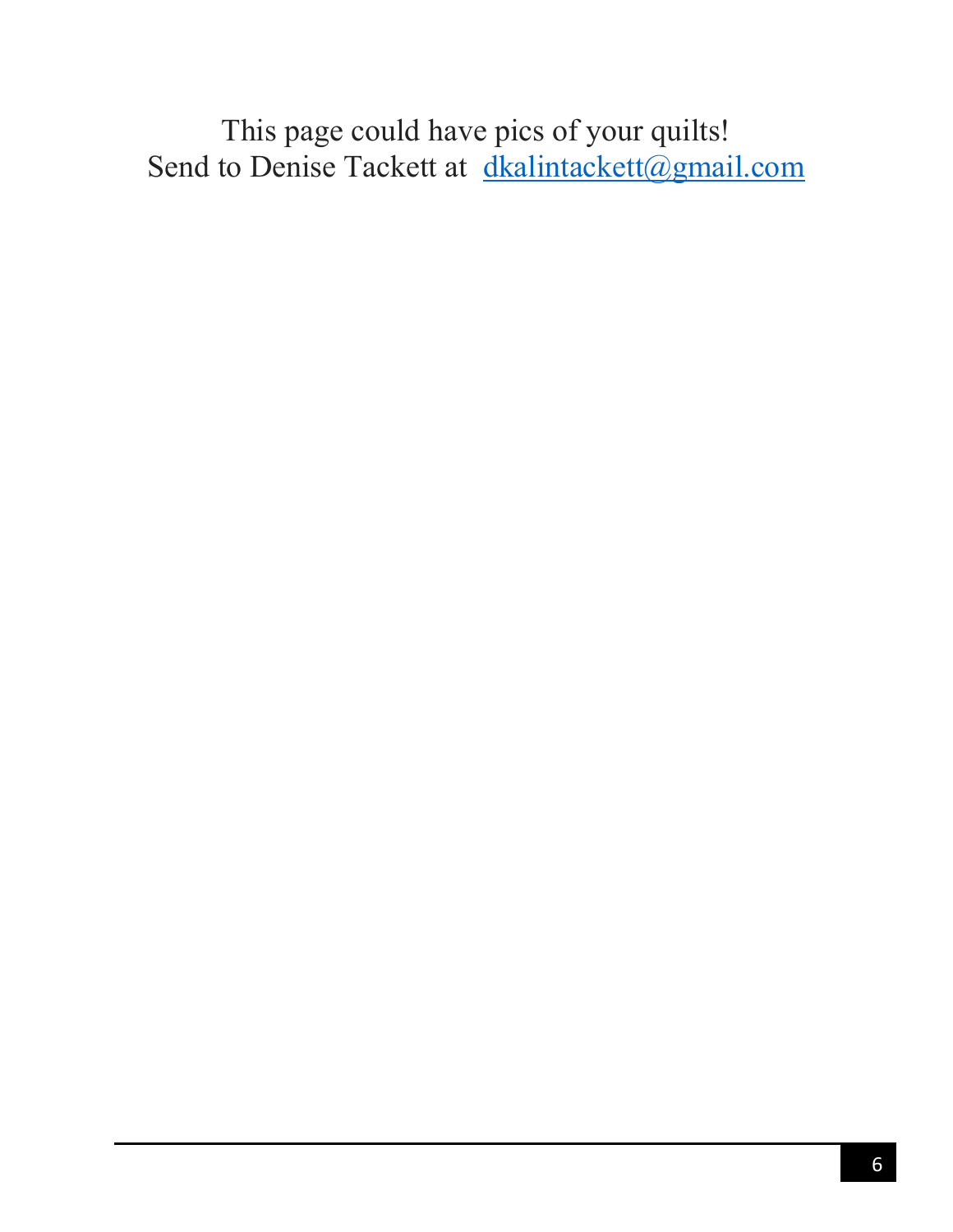This page could have pics of your quilts! Send to Denise Tackett at dkalintackett@gmail.com